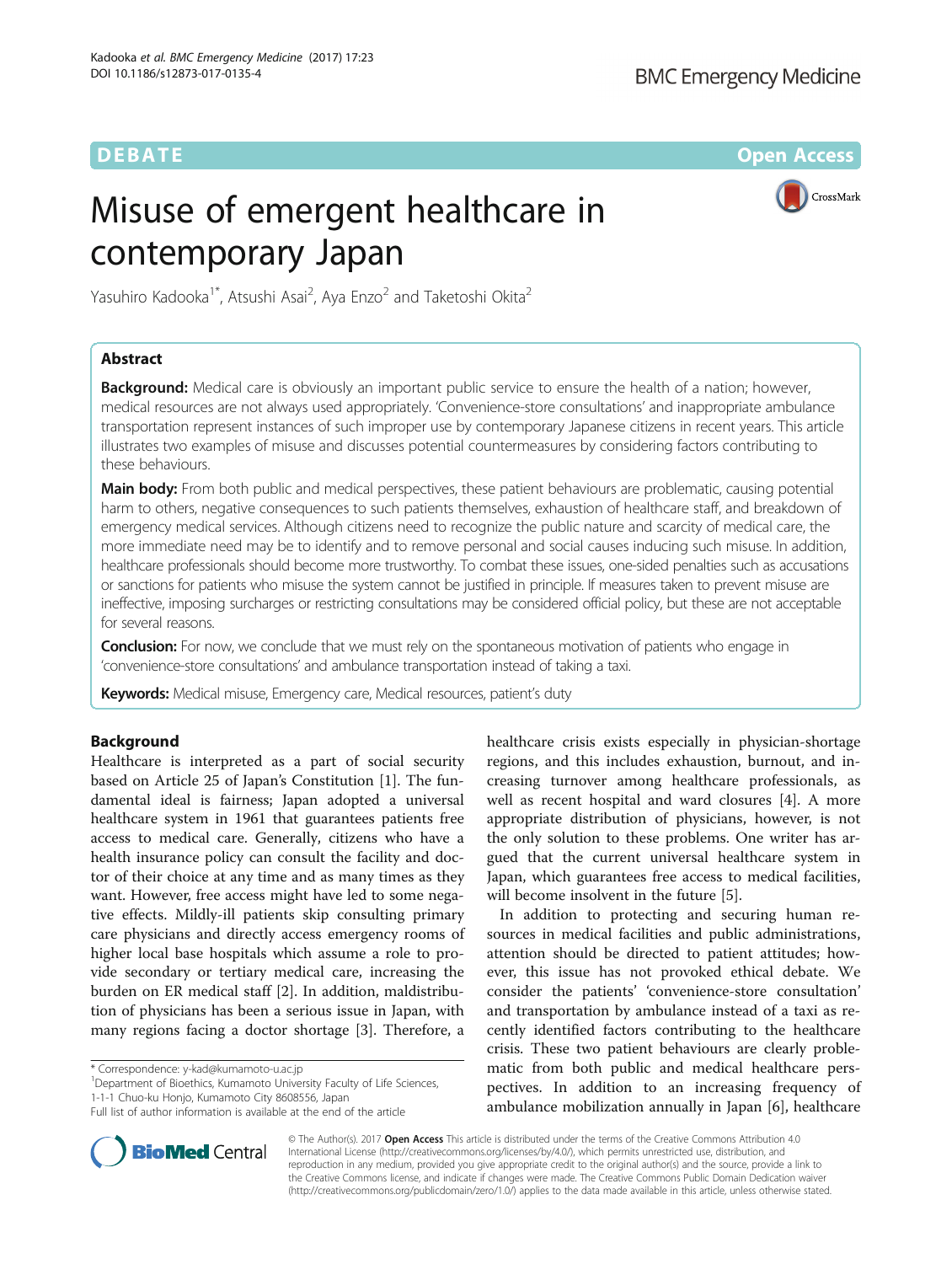professionals including ambulance crews are imposed an obligation to provide fundamental services by relevant laws and administrative guidelines, and their refusal to patients' request is accepted under very limited circumstances, even with justifiable reasons. Therefore, the two problematic patient behaviours potentially exacerbate physical and emotional exhaustion of healthcare professionals in emergency medicine, potentially leading to declines in patient care. Another serious result anticipated is the breakdown of the healthcare system. In fact, healthcare facilities in several regions of Japan have been in danger of closing several treatment divisions because high 'convenience-store consultation' caseload have exhausted healthcare professionals [[7\]](#page-5-0). With medical cost inflation in Japan, a major newspaper advocated for changing civic awareness based on reported cases of such healthcare misuse [[5\]](#page-5-0). This article will highlight these newly emerged Japanese healthcare issues that have not been discussed in detail, probe relevant causes, and consider measures to be taken. In addition, it will discuss the pros and cons of restricting patient access to healthcare or charging additional consultation fees. Finally, it will show that there are no effective measures to be taken at this stage for the misuse of healthcare, other than relying on patients' spontaneous motivation.

#### 'Convenience-store consultations'

One recent healthcare misuse in Japan is the so-called 'convenience-store consultation,' which is defined by a patient's casual use of secondary or tertiary emergency outpatient services even when their symptoms and conditions are mild [[8\]](#page-5-0). These patients with common colds and scrapes may notice symptoms during weekday daytime hours, but choose to visit the hospital after office hours, reasoning that, "There is less of a wait at night," "I had business appointments during the day," and so on. This affects after-hours emergency medical services at the hospital, because emergency medical staff cannot concentrate on caring for critically ill patients [[9, 10](#page-5-0)]. A few studies have examined this situation. In one survey, 97 of 190 patients who visited a secondary emergency room were judged as 'convenience-store consultation' cases [[11\]](#page-5-0). In another survey, an average of 90 patients per day visited an emergency room at a tertiary care centre between January and October 2014, and nearly 70 per day were considered mild cases [\[10](#page-5-0)]. Another article reported that 14.2% of after-hours patients in May 2009 had noticed symptoms during the day [\[12](#page-5-0)]. The secondary care hospital engaged in public awareness activities to reduce such consultations, but the rate was still 11.9% in May 2010. Responding to seemingly ineffectiveness of the activity, authors of the article commented that wide-ranging efforts with the

assistance of local administration, medical associations and mass media would be necessary [\[12\]](#page-5-0).

Essentially, emergency medical services target a limited number of critically ill patients who need urgent treatments. Some patients who engage in 'convenience-store consultation' request specialists and detailed examinations in addition to reasonable primary care. Healthcare staff facing such patients may struggle to dissuade them, and increases in such cases affect care for severely ill and hospitalized patients. Doctors are exhausted and daytime medical practice in the hospital can be compromised [\[9](#page-5-0)]. A physician-writer bemoaned the situation, saying "All patients believe that they undergo cuttingedge medical care and get cured immediately by visiting the emergency room [\[13](#page-5-0)]." In one region, there were public campaigns calling to withdraw 'convenience-store consultation', to visit doctors within regular business hours, and to give priority to seriously ill patients [\[9](#page-5-0)]. In addition, many hospitals began to collect surcharges equally from all after-hours visiting patients [[14\]](#page-5-0). For example, a newspaper reported that a hospital charged 5400 JPY over the net medical expenses to patients who requested medical care even if they did not need urgent care; this caused a gradual decrease in casual hospital visits [\[2](#page-5-0)].

### Using an ambulance like a taxi

The other problematic behaviour in contemporary Japanese healthcare is the use of an ambulance instead of a taxi to visit emergency rooms. The Japanese Ministry of Internal Affairs and Communication reported that there were almost 6 million cases of ambulance mobilization in 2014 and that 49.4% of them were judged to be for minor conditions. The number of ambulance mobilizations in Japan increased by 31% in those ten years [[15\]](#page-5-0). The Ministry warned of the possible delay in urgent treatment for patients who truly need it, as well as a potential decrease in the rate of patient survival [\[16](#page-5-0)]. Similar to those who engage in conveniencestore consultations, patients who casually call for an ambulance had mild conditions, which even included mosquito bites, sunburn irritation, jammed fingers, incision wounds and so on. [\[16\]](#page-5-0) An emergency service office reported patient reasons for inappropriate ambulance usage, including intolerance for waiting times during the day, not owning a private motor vehicle, and the cost of a taxi ride. There was even a case in which a patient asked for a ride home [\[17\]](#page-5-0). Some patients who should have visited their primary care physicians or ask for homevisiting nurses have instead called for an ambulance [\[4](#page-5-0)].

The National Centre for Child Health and Development reported rates of ambulance-transported paediatric patients between 2011 and 2012 who were triaged as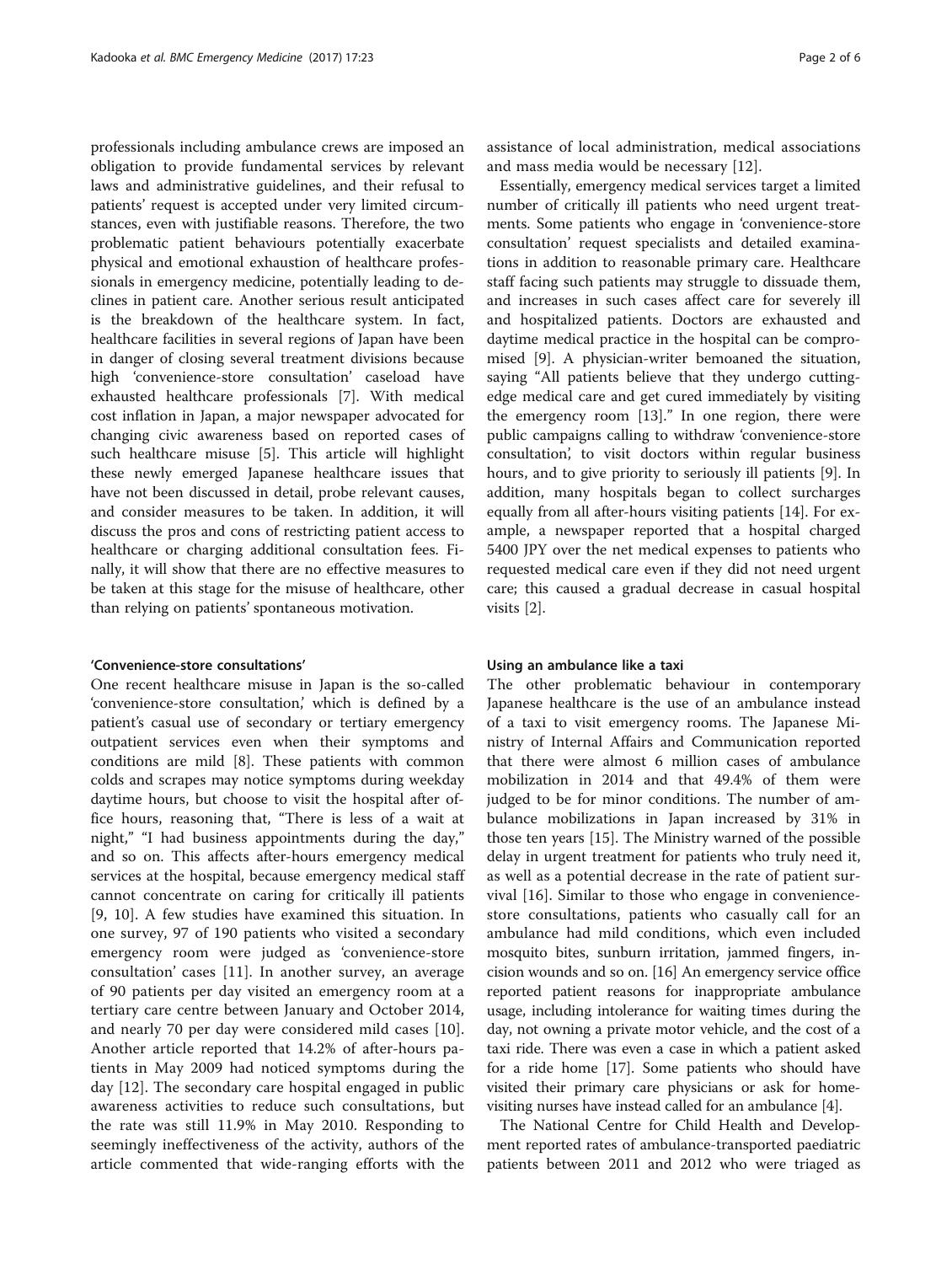non-urgent and returned home without any examination or treatment [[18\]](#page-5-0). The authors of this report found that the number of non-critical paediatric patients increased between 5 pm and midnight compared to other time periods, and that patients who could be cared for at non-emergency facilities used an ambulance for transportation [\[18\]](#page-5-0). Another hospital reported that 128 of 331 cases (42.8%) of ambulance-transported patients were not hospitalized. Some medical professionals who engaged in the urgent activities responded that patients were in little need of ambulance transport [[19\]](#page-5-0). Reasons for calling an ambulance included wishes of patients or their families to be transported by ambulance assuming that their conditions were serious; lack of transportation means; hope for receiving prompt medical care; and instructions from primary care physicians [[19\]](#page-5-0). The authors of the article highlighted the necessity for triage before mobilization, including telephone consultation and education not only to citizens, but also to officebased physicians who casually recommend ambulance transportation [[19\]](#page-5-0). They also insisted that the Japanese free ambulance transportation service was a factor of such thoughtless usage [[19\]](#page-5-0).

# Problems with convenience-store consultations and using ambulance transportation instead of taxis

These behaviours that misuse emergency medical services share several problems in common. The first is the potential harm to other patients, citizens and the regional medical care system. These inappropriate behaviours may prevent patients who truly need immediate and critical care from being treated suitably. As the number of mobilizations increases, more time is needed for the ambulance to reach the patient [\[20\]](#page-5-0). Additionally, care for 'convenience-store consultation' patients interrupts emergency room medical staff from initiating treatment for patients who require it immediately. Mildly ill patients who occupy ambulance services, beds and physicians in the emergency room can deprive other patients from potentially needed urgent and life-saving therapies.

Second, patients who engage in convenience-store consultations or who use an ambulance like a taxi may also harm themselves. Physicians who treat patients at emergency rooms are not the primary care doctors of these patients; in fact, they are unlikely to have a long, stable relationship with the patient or any prior knowledge of their case. The primary role of the emergency division after hours is not to perform specialized medical tests and treatments, but triage and life-saving treatments. Thus, the treatment goal may not be effectively fulfilled because time-limited physicians cannot identify definite and sufficient examinations and treatments, the hospital cannot provide them at the time, and the patient does not receive them in a timely manner. In addition, patient payments may increase. Inappropriate emergency room visits are simply not the best medical behaviour for such patients.

Third, if we presume that patients should take responsibility for healthcare access, including emergency medical services, then 'convenience-store' consultations and inappropriate ambulance transportation clearly represent an unfair use of the public funding. The contemporary Japanese universal healthcare insurance coverage system, which allows citizens to receive medical services of a certain standard at every medical facility by only offering their healthcare insurance card, has earned admiration. However, the healthcare system has limited finances and manpower, and these resources are not secure enough to tolerate the inappropriate use of the system. It is possible to argue that patients must respect the public funding to ensure that other patients and even they themselves are not prevented from receiving medical treatment when it becomes necessary. The question has recently emerged as to how many in the Japanese public recognize the preciousness of the system [[1\]](#page-5-0). Patients misusing the medical system are essentially neglecting their duties. Usage of emergency medical services based only on one's own convenience is an abuse of a limited societal resource. If a patient recognizes that healthcare is a finite and important social resource, and that healthcare professionals comprise elements of this resource, he/she would not make casual visits to an emergency room on the way home from work or use an ambulance as a mere means of transportation [\[21](#page-5-0)].

# Investigating the causes of emergency medical care misuse as a prioritized measure

Certainly, the first priority to control 'convenience-store' consultation and inappropriate ambulance transportation is identifying the causes of such healthcare misuse. It is very important to clarify whether they are issues of individual morality or not. This may necessitate an investigation of the socioeconomic status of patients who are prone to misusing the healthcare system, frequented areas, and attitudes of other citizens and healthcare professionals toward the use of emergency medical care. We have collected as many relevant writings as possible, but the causes remain unclear. One newspaper surveyed patients who visited a university hospital emergency room at night [[22\]](#page-5-0). Nearly half of patients who required medical care had symptom onset during the daytime when usual care is provided. Work pressures including job duties, reluctance to ask permission from superiors, and having no paid holidays were among reasons for their night visit to the ER [\[22\]](#page-5-0). The newspaper article suggested that a patient's work environment influences their behaviour, including hospital consultation, and that the Japanese culture of overworking led to inappropriate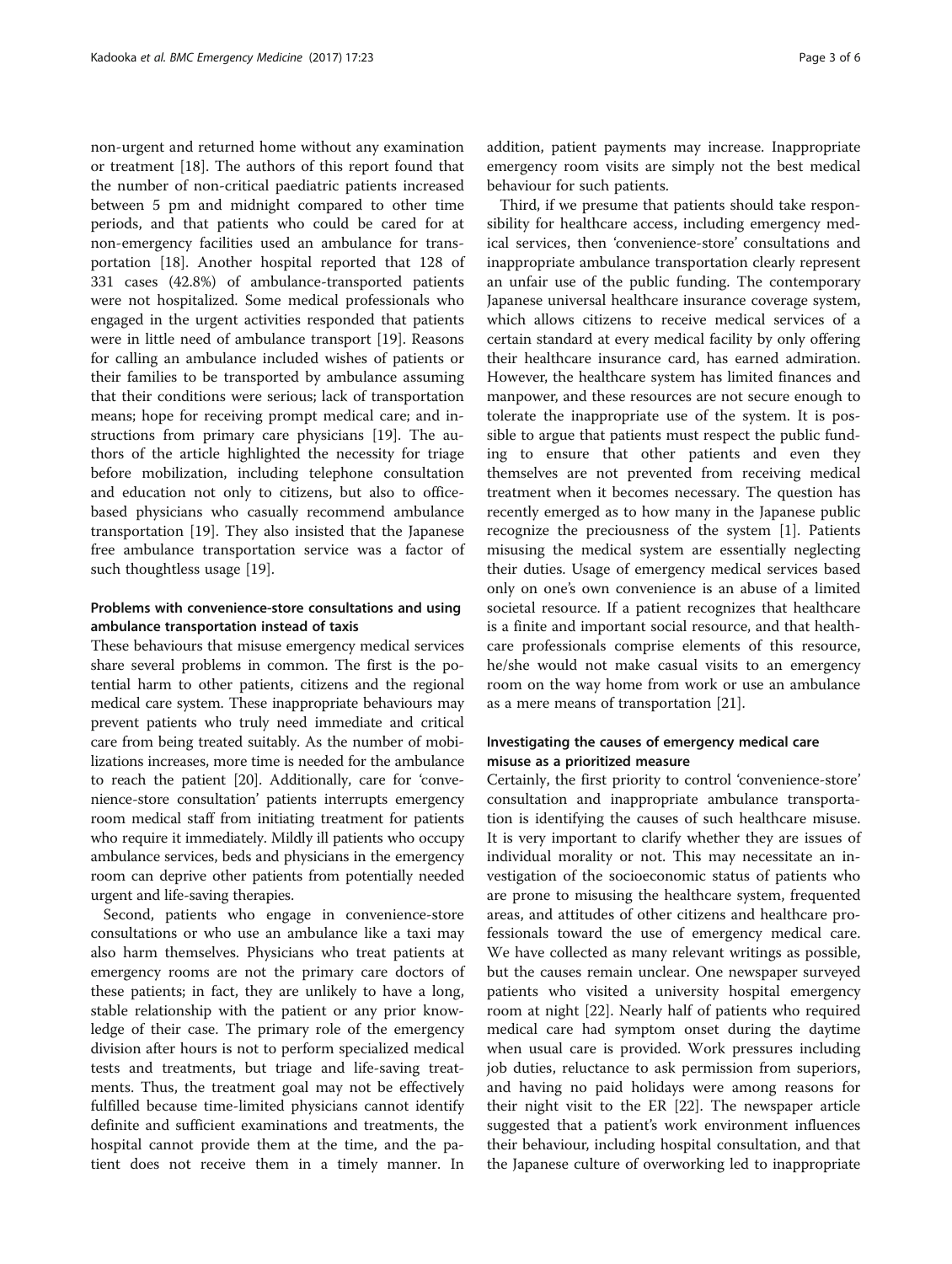use of emergency care [[22](#page-5-0)]. Patients working busy schedules under strong pressure from superiors or those with a strong sense of responsibility might be sensitive to their professional demands, feeling that they cannot consult doctors during regular office hours. Such patients are likely to engage in 'convenience store consultations.'

This does not seem to be the only cause. Many citizens do not possess sufficient knowledge of the system involving medical care and its various services. They may not know that emergency medical services are functionally and systematically different from ordinary medical care. Because of this lack of knowledge, patients cannot calmly discern whether they are in a mild or severe condition. Even if the condition is not severe, they may subjectively experience intense fear or anxiety so that they ask for emergency care or even call for an ambulance. If a frail patient's condition changes a little, the family may want to ask for a medical evaluation and treatment. It may be too demanding for childrearing parents to make level-headed judgments about the health of their children, and financially challenged patients who are orthopedically impaired or live a great distance from hospitals cannot easily take a taxi to consult with a physician. Patients who lack sufficient knowledge about healthcare may head to ER or call ambulance service casually.

Currently, definitive causes for the misuse of emergency medical services remain unidentified. Further close investigation of both individual and social factors is needed in order to control the two problematic behaviours. At this time, it is unsuitable to blame patients who commit such healthcare misuse as having individual moral deficits. Direct interventions to such patients are not the only requirement. Many factors should be considered for each patient, including working environment, economic status, family support, and the medical system in their area. It is too early to question and reprimand with indignation the patient who visits an emergency room for a mild condition. We should examine where individual responsibility ends and social problems begin.

## Possible countermeasures

There seem to be several ways to prevent the collapse of emergency medical services in Japan in addition to investigating the causes of the misusing behaviours. First, citizens should choose their own primary care doctor. One poll reported that patient respondents who consulted regularly with a particular physician were more readily able to regulate their daily lives and attend check-ups [[23](#page-5-0)]. If patients increase their interest and knowledge in health and medical care, they become better able to consult doctors appropriately. Introduction of primary care doctor system by public administration may be an effective measure to control 'conveniencestore consultation' and unnecessary ambulance transportation. Also, healthcare professionals should make an effort to be trusted by citizens so that patients will wish to visit their regular doctors to receive medical care. Few patients consult untrustworthy medical facilities. Healthcare professionals should fulfil their duties of patient education and self-improvement as well, which results in lower incidences of inappropriate behaviour among patients, including 'convenience-store consultation' and unnecessary ambulance transportation.

Second, citizens should be empowered by public administration to make appropriate medical judgments regarding consultation. For example, in the UK, the NHS Primary Care Trust conducted a behaviour analysis of patients in an area with a high number of 'conveniencestore consultations' and reported that more than half of them had insufficient knowledge of disease and medical care. Subsequently, the public service developed an education program and has provided a telephone consultation service to avoid urgent consultation by patients who are not severely ill [\[24](#page-5-0)]. Patients should be provided with the proper quantity and quality of medical knowledge repeatedly, continuously, and in a timely manner. With increased proper relevant advice and instruction, they can become competent enough to make appropriate judgments on the use of emergency medical care.

Third, a public enlightenment program to increase citizen awareness regarding the public nature and scarcity of healthcare may be effective. In Japan, because the population is aging and there is a decrease in the number of those of reproductive age, it has become difficult to secure financial resources for healthcare. Public campaigns of enlightenment have already been launched and should be run tirelessly until citizens realize the value of the current universal healthcare system, which provides high access to and basic freedom of medical care. This campaign should also raise awareness that healthcare misuse leaves them worse off.

# Surcharges and restriction of medical care

We must avoid situations that prevent the maintenance of the current medical system that allows free access to medical care. Simultaneously, fellow citizens and patients must not be regarded as perpetrators who rob others of health, including the timely and adequate access to medical care. Healthcare misuse should be minimized. Notably, any intervention proposed above may not work as effectively as expected. Possible measures that can be quickly implemented by medical facilities or public administrations may include imposing a surcharge or restricting public funds to patients who are considered to misuse the system. For example, a system in which patients with mild conditions must pay a surcharge for each inappropriate ambulance transportation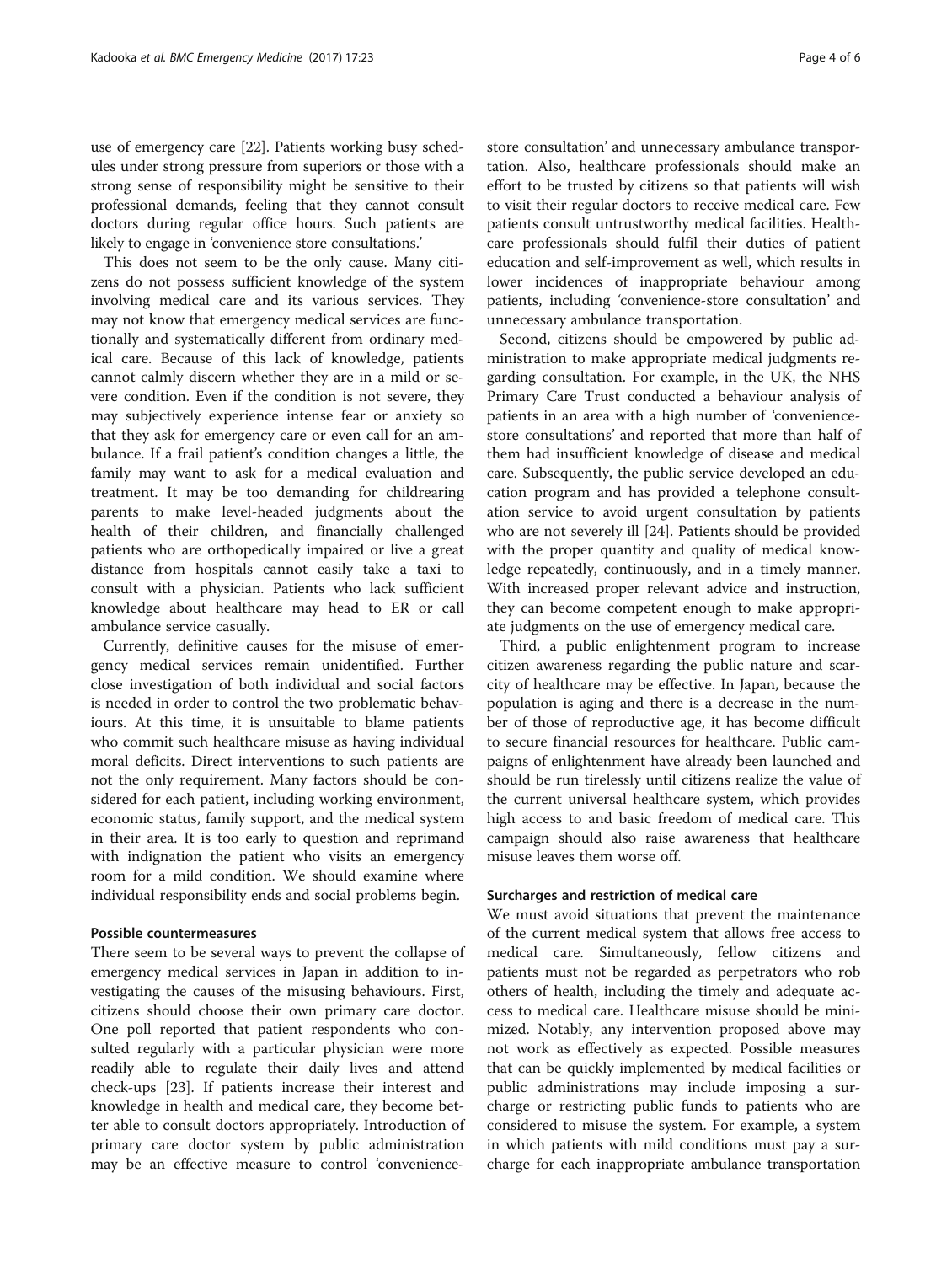and 'convenience-store consultation,' or a flat-fee system where only patients with severe conditions are refunded later can be imagined. There already have been several facilities that have deployed the former measure [[2\]](#page-5-0).

That said, such measures may also need to be avoided due to the lack of fair standards for medical judgment and the likelihood that they would provoke certain side effects. First, we do not have universally accepted medical standards for disease severity. Diseases and patient conditions vary widely in actual clinical settings. They must make judgments based on many variables, which sometimes include psychological and social aspects. They may be biased against alcoholic or homeless patients, or welfare recipients according to individual conscience and values. There is a quite wide variety of actual situations, which makes it difficult to make a prompt decision about the suitability of a patient's ambulance call and emergency room consultation. Therefore, uniform standards seem unfair and unacceptable. Even if any uniform standard is established, some patients who are excluded from it may face a lifethreatening crisis. This is probably an infringement on one's right to life.

Second, such a decision concerning the suitability of a patient's consultation may be burdensome for healthcare professionals. Additional office hours are required and compassionate healthcare staff may bear a psychological burden. There is also the possibility of judgment errors. In such cases, healthcare staff members need additional time to respond to adverse claims from patients and to reimburse them. Emergency rooms, which are usually busy, probably face even greater chaos.

Third, if the surcharge amount is set at a high level, patients with financial difficulties may avoid using the ambulance and emergency room services, even if they are in a critically severe condition, and thus would be more likely to be deny themselves appropriate and necessary treatments. This situation can lead to health disparities, which contradicts the fundamental ideal underlying the contemporary Japanese universal healthcare system. Conversely, if the amount is set at a low level, the restraining effect would be limited. Many patients with adequate finances would repeat abusive healthcare behaviours, which may prevent treatment for critical patients and exhaust healthcare professionals in the emergency room. Additionally, as regional income levels differ, nationally uniform standards would be unfair. Surcharges and a flat-fee system are not feasible.

Fourth, restriction of emergency medical treatment by stigmatization or putting such patients on a misuser blacklist is possible options. A physician has surmised that healthcare misuse has increased as a result of a growing sense of the civic rights for self-determination as well as access to administrative services [\[25\]](#page-5-0). This view may support patients consuming as they wish, as long as they pay. Based on these rights, some people may never change their ways even if requested to do so by medical or administrative services. However, all patients should recognize that the healthcare system relies upon solidarity, and that a citizen's duty is to maintain it; unfortunately, some are habitual healthcare abusers, violating civic virtue. It may be effective to restrict their ambulance use and emergency room visits, but there may be negative consequences, like the Boy Who Cried 'Wolf', when they are truly experiencing severe symptoms. Alternatively, they may seek other medical facilities for treatment. Therefore, stigmatization and blacklists can infringe upon one's right to life and may involve arbitrary or discriminatory judgments by healthcare professionals. When a patient who is misusing the system is severely injured because of treatment or consultation restriction, the positive effects of these measures do not seem to balance out the negative.

# Conclusion

A universal healthcare system that allows citizens free access to any treatment and ambulance services has provided Japanese citizens with peace of mind and life-saving care [\[26\]](#page-5-0). Possible effective measures to control patients' misuse of emergent healthcare include having primary care physicians, physicians' effort to be trusted by their patients, public administration services to educate citizens, telephone services to provide appropriate medical information, and public enlightenment campaigns regarding the limitation and sustainability of universal healthcare system. In addition, surcharges and restricted access for emergency medical services could be considered but are unacceptable and not ideal due to several practical issues, given the wide variety of patient conditions in actual settings and potential of rights to fair access to healthcare and life. In order to prevent emergent healthcare from collapsing, we must seek more effective measures, which remain undiscovered. Thus, it seems there is no other choice but to rely upon spontaneous ethical motivation. At the same time, compelling questions remain unresolved, and include the degree of citizen responsibility for maintaining the current healthcare system and the extent of seeking self-responsibility for individual acts. The prioritized measure is to foster citizen awareness of these problems. For this purpose, we should probe the current causes of healthcare misuse and establish trustworthy healthcare services. Subsequently, we should discuss and build a consensus concerning the patient's duty as a citizen and then must help to increase citizen awareness surrounding the public nature and scarcity of healthcare resources. Healthcare professionals are not justified in expressing righteous indignation to patients misusing the medical system for now.